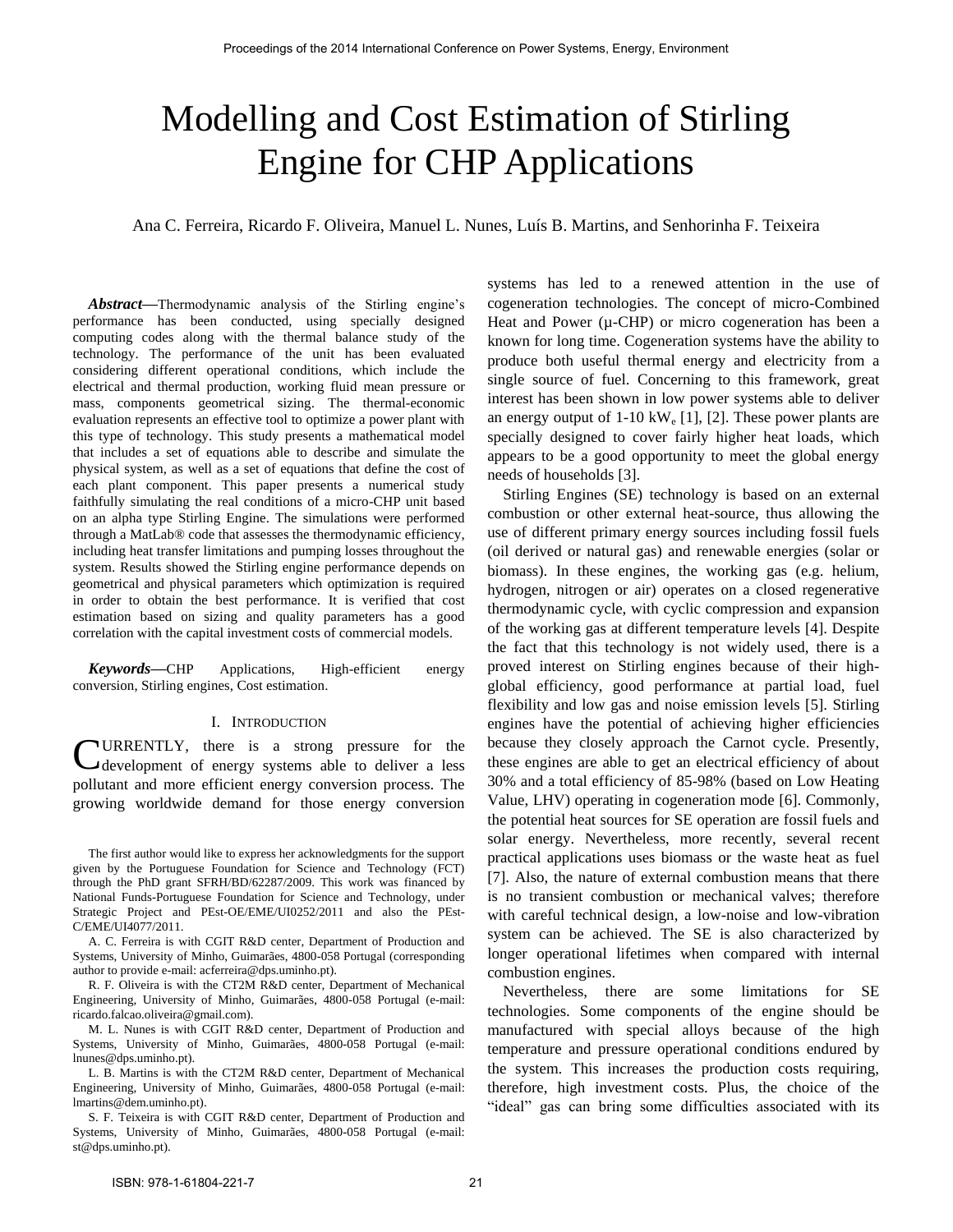ability to diffuse through materials, which works at high operation pressures.

Despite these limitative aspects of SE, this technology fulfils a number of requirements for thermal applications. Table I presents the actual energy requirements and the attractive features of the SE technology.

| TABLE I. POWER PLANT NEEDS AND ATTRACTIVE FEATURES OF SE |  |
|----------------------------------------------------------|--|
|----------------------------------------------------------|--|

| <b>Technological Needs</b>      | <b>SE</b> Characteristics        |
|---------------------------------|----------------------------------|
| Reducing conventional fuels use | Flexible fuel sources            |
| Increasing fossil fuel costs    | Low fuel consumption             |
| Use of alternative fuels        | Low noise and vibrational levels |
| Reduction of gas emissions      | Clean combustion                 |
| Waste heat recovery             | High thermal efficiency          |

The Stirling engine performance depends on geometrical and physical features of the engine and on the working fluid properties, such as regenerator effectiveness, engine swept and dead volumes or the temperature of heat sources. Several studies have been reported in the literature concerning to the study of SE optimization for small and micro-scale applications. Puech and Tishkova [8] performed a thermodynamic analysis of a Stirling engine conducting an investigation about the influence of regenerator dead volume. The results showed that the dead volume amplifies the imperfect regeneration effect. Boucher et al. [9] related a theoretical study of the dynamic behaviour of a dual freepiston Stirling engine coupled with an asynchronous linear alternator. The objective was the evaluation of the thermomechanical conditions for a stable operation of the engine. Formosa and Despesse [10] developed an analytical thermodynamic model to study a free-piston Stirling engine architecture. The model integrated the analysis of the regenerator efficiency and conduction losses, the pressure drops and the heat exchangers effectiveness. The model was validated using the whole range of the experimental data available from the General Motor GPU-3 Stirling engine prototype. The influence of the technological and operating parameters on Stirling engine performance was investigated. The results from the simplified model and the data from the experiment showed a reasonable correlation. Rogdakis et al. [1] studied a Solo Stirling Engine V161 cogeneration module via a thermodynamic analysis. Calculations were conducted using different operational conditions concerning the heat load of the engine and the produced electrical power. The authors achieved good results in terms of electrical and thermal efficiencies as well as a positive primary energy saving.

Asnaghi et al. [11] also performed a numerical simulation and thermodynamic analysis of SOLO 161 Solar Stirling engine. He and his co-authors considered several imperfect working conditions, pistons' dead volumes, and work losses in the simulation process. According to their studies, regenerator effectiveness, heater and cooler temperatures, working gas, phase difference, average engine pressure, and dead volumes are parameters that affect Stirling engine performance, which was estimated for different input considerations. Also, the results indicated that the increase in the heater and cooler temperature difference and the decrease in the dead volumes will lead to an increase in thermal efficiency. Kongtragool and Wongwises [12] investigated the effect of regenerator effectiveness and dead volume on the engine network; heat input and efficiency by using a theoretical investigation on the thermodynamic analysis of a Stirling engine.

Besides the thermodynamic efficiency evaluation, it is of utmost importance to integrate technical variables and the costs in order to simultaneously optimize the physical and the economic output.

Thermal-economics combines thermodynamic analysis and economic principles, in each of power plant components, in order to evaluate the costs of energy production. These analysis can be useful to disclose the most cost-effective components and thus in improvement of the overall system design [13]. This type of evaluation requires the definition of a thermodynamic and economic model of the system [14]. In literature, different studies can be found concerning the thermal-economic optimization of power plants for CHP applications, that apply different methodologies and approaches [13], [15]–[19].

The main objective of this study is to analyse an alpha Stirling engine (non-ideal analysis), by trying to disclose the best operational parameters for a SE engine for cogeneration applications. The paper presents a mathematical model able to describe the physical system, using a software-code developed in the MatLab® environment. The physical model was based on the work of Urieli and Berchowitz [20] while the cost equations were developed based on a methodology also applied in gas turbines optimization [14]. Cost equations depend on physical parameters that also affect the thermodynamic performance of the engine and the solution will be the combination of parameter values that will lead to the best economic output. The system costs are estimated for the best physical model result.

# II. SYSTEM DESCRIPTION

This study is focused on the optimization of a CHP system based on a Stirling engine as prime mover, able to produce 1-5 kW of electricity and a larger heat load considering a heat-topower ratio of about 3.5 to 5.0. This case study pretends to analyse a system able to fulfil the energy requirements of a residential dwelling. Accordingly to the literature [3], for individual dwellings, most decentralized energy systems are characterized by a thermal power output in the range of 2-35  $kW_{th}$ 

The chosen alpha-Stirling configuration consists of two mechanically linked pistons located in separate cylinders that define the compression and expansion spaces. The working gas flows between these two spaces by alternate crossing of, a low temperature heat exchanger (cooler), a regenerator and a high temperature heat exchanger (heater), connected in series.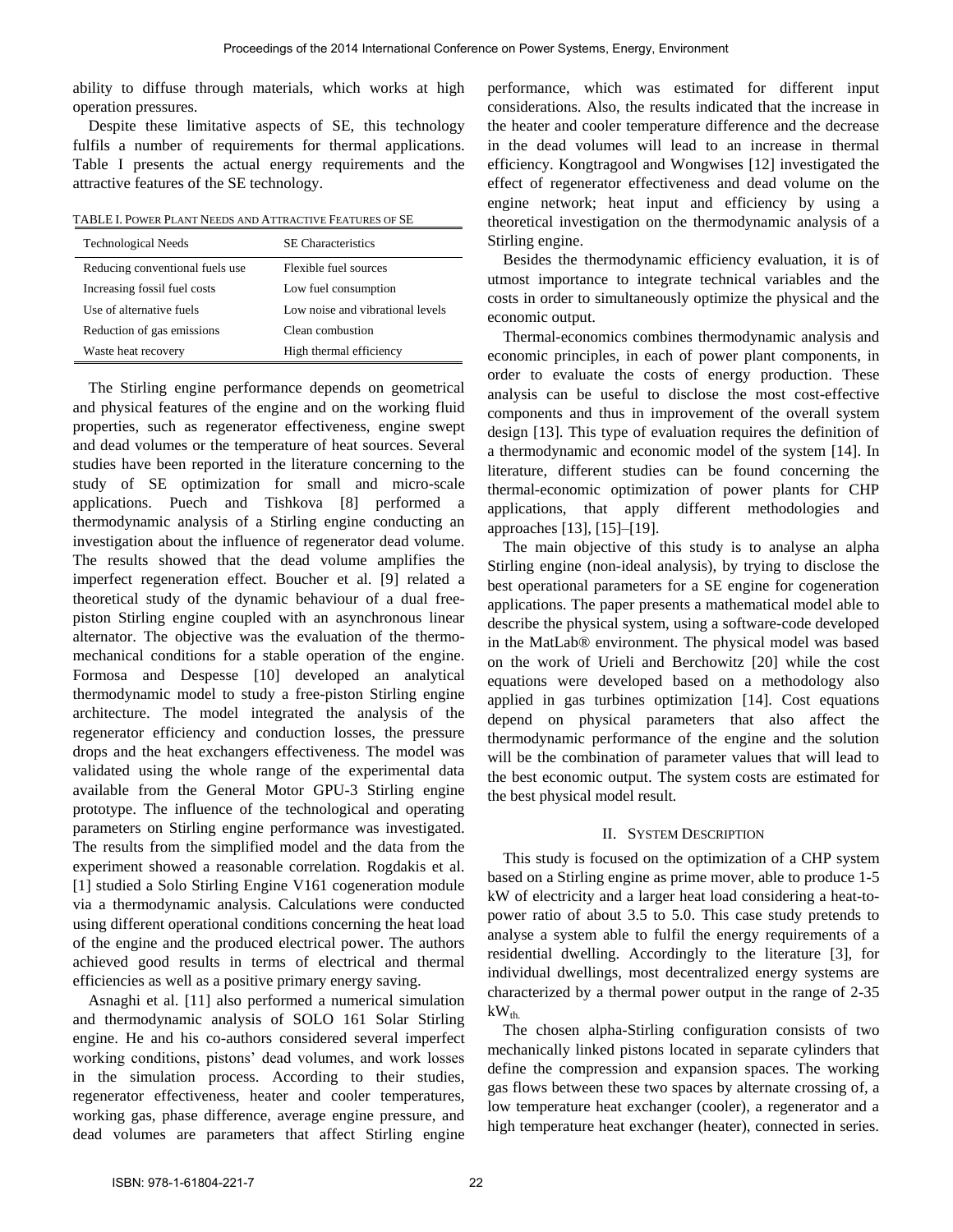Thus, the engine is considered as a set of five connected components, consisting of the compression space (*c*), cooler (*k*), regenerator (*r*), heater (*h*) and the expansion space (*e*). Each engine component represents an entity endowed with its respective volume (*V*), temperature (*T*), absolute pressure (*p*) and mass (*m*). Fig. 1 shows a general representation of a SE with thermal interfaces.

Heat is transferred from the external heat source to the working gas in the heater, cyclically stored and recovered in the regenerator, and rejected by the working gas in the cooler. Thus, Stirling engine works between two temperatures *Th* and  $T_c$  (hot and cold sink, respectively). These temperatures correspond to the values of 725 K and 353 K, respectively. The value for the hot temperature was assumed considering that the energy source is concentred solar radiation. The cold sink of the engine is refrigerated by a mass flow of water which removes heat from the cooler to produce hot water. It was assumed that the mass flow of water is heated from 288 K to 343 K.



Fig. 1 Representation of a general Stirling Engine.

Several input parameters are required for the analysis. The mass of the operating gas is determined by the Schmidt analysis [21], which requires some design parameters: mean operating pressure (*pmean*), cylinder swept volumes, clearance volumes, hot and cold temperatures.

Three working fluids have been previously studied [22]: air, helium and hydrogen. Hydrogen and helium were selected here to perform the numerical simulations due to their best results in terms of engine efficiency [23]. On one hand, the working gas should have a high thermal conductivity, for improved efficacy of the heat exchangers, and a low density and specific heat capacity so that a given amount of heat leads to a larger increase in pressure or volume. The combined property is the thermal diffusivity (thermal conductivity divided by density and heat capacity) and helium is the best option. On the other hand, a lower dynamic viscosity and density reduces the pumping losses, improving engine specific power and efficiency. Hydrogen scores better here, primarily because the engine can run at higher speeds [22].

#### III. MATHEMATICAL MODEL

#### *A. Physical Model*

The mathematical model in the present works integrates two analyses to reach the numerical solution of the thermodynamic cycle. Firstly, it invokes an Ideal Adiabatic simulation and, sequentially, a Non-ideal simulation that evaluate the heat transfer and pressure loss effects in the Stirling engine [22].

In the adiabatic analysis, the model is treated as a "quasi steady-flow" system. A set of ordinary differential equations is iteratively solved, considering an initial-value problem in which the initial values of all the variables are known and the equations are integrated from that initial state over a complete engine cycle. The final state of the cycle is then used as a new initial-value for a new cycle and several iterations are made until cycle convergence is obtained. The resulting equations are linked by applying the mass and energy equations across the entire system. Enthalpy is transported by means of mass flow and temperature at each component. In the Ideal Adiabatic analysis, the energy equation can be written as in (1)<br>  $dQ + C_p T_{in} dm_{in} - C_p T_{out} dm_{out} = dW + C_v d(mT)$  (1) (1)

$$
dQ + C_p T_{in} dm_{in} - C_p T_{out} dm_{out} = dW + C_v d(mT)
$$
 (1)

where the derivative operator is denoted by *d*, thus for example *dm* refers to the mass derivative  $dm/d\theta$ , where  $\theta$  is crank the cycle angle.

After running the Ideal adiabatic analysis, the numerical process follows with a Non-Ideal simulation which includes the effects of non-perfect regeneration and the pumping losses. The term "pumping loss" refers to the work required to press on the working gas through the heat exchangers and regenerator, thus reducing the net power output of the engine. The non-ideal effects of the regeneration are mainly due to the convective thermal resistance between the gas and the regenerator surface, and can be modelled by using the Number of Transfer Units (NTU) method, with NTU defined in terms of a Stanton number (St), as in (2):

$$
NTU = \text{St} \cdot \left(\frac{A_{w}}{A}\right) \cdot \frac{1}{2} \tag{2}
$$

where  $A_w$  refers to the wall/gas, or "wetted" area of the heat exchanger surface and *A* is the free flow area through the matrix. The St can be defined as in (3):

$$
St = \frac{h}{\rho u c_p} \tag{3}
$$

where *h* is the convective heat transfer coefficient,  $\rho$  is the gas density,  $u$  is the velocity and  $c_p$  is the specific heat capacity of the gas. The factor 2 in Eq. (2) is due to the fact that St is usually defined for heat transfer from a gas stream to a wall, whereas in the cyclic process of the regenerator, heat is also transferred from the matrix to the gas flow. In the "loading" process, the hot working gas is pre-cooled, while flowing through the regenerator from the heater to the cooler, transferring heat to the regenerator matrix. Then, in the reverse process, the heat that was previously stored in the matrix is "discharged" and pre-heats the cold gas that flows into the heater and expansion space. The regenerator effectiveness for Stirling engines can be defined as the ratio between the real amount of heat transferred from the matrix to the working fluid and the maximum possible amount of preheating used in the ideal adiabatic model. The regenerator effectiveness can be obtained by (4).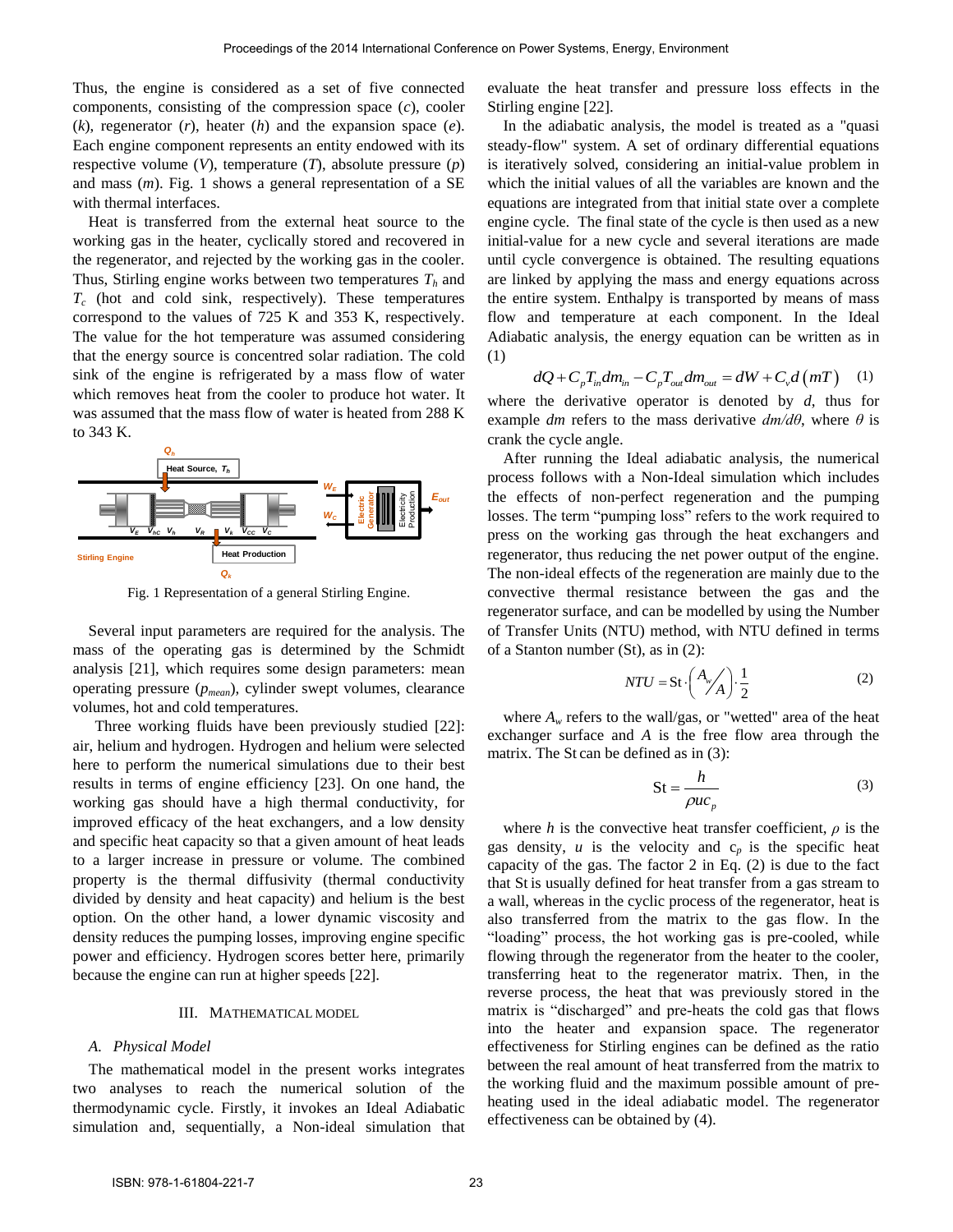$$
\varepsilon_r = \frac{NTU}{1 + NTU} \tag{4}
$$

The effectiveness of the heater and cooler can also be evaluated by NTU method, considering constraint wall temperatures. The heat exchanger effectiveness for both exchangers are defined as in (5).

$$
\varepsilon = 1 - e^{-NTU} \tag{5}
$$

The mean effective temperatures in the heater  $(T_h)$  and the cooler  $(T_k)$  are, respectively, lower and higher than the corresponding heat exchanger wall temperatures, heater (*Th,w*) and cooler  $(T_{kw})$ . This implies that the engine is operating between lower temperature limits than originally specified which effectively reduces the thermodynamic engine efficiency (see Fig. 2).



Fig. 2 Evolution of heater, cooler and regenerator effective temperatures for non-ideal analysis.

So, the total heat transfer can be calculated as in (6):

$$
Q = h \cdot A_{w} \left( T_{w} - T \right) \tag{6}
$$

where  $T_w$  is the wall temperature, and *T* the mean effective gas temperature (heater or cooler). As the temperatures are determined iteratively,  $Q_h$  and  $Q_k$  can be evaluated and the regenerator heat transfer reduction, *Qrloss*, is quantified in terms of the regenerator effectiveness. Thus, the reduction of heat transfer in the regenerator can be quantified as in (7).

$$
Q_{rloss} = (1 - \varepsilon_r) \cdot Q_{r, ideal}
$$
 (7)

The less heat transfer in the regenerator leads to increases in the heats of the hot and cold sources so that, the heat for both heat exchangers is determined in (8) and (9), respectively.

$$
Q_k = Q_{k, ideal} + Q_{rloss}
$$
 (8)

$$
Q_h = Q_{h, ideal} + Q_{rloss}
$$
 (9)

Fluid friction associated with the flow through the heat exchangers, results in a pressure drop, reducing the output power of the engine. The pressure drop (*ΔP*) is taken over the three heat exchangers and then, the value of the corresponding work can be achieved by integration over the complete cycle. The total engine work per cycle, *W* is given by (10):

$$
W = \oint P\left(dV_e + dV_c\right) - \oint \sum \Delta P dV_e \tag{10}
$$

where  $V_e$  and  $V_c$  are, respectively, the expansion and compression volumes. The first term in the equation represents the ideal adiabatic work done per cycle and the

second one represents the pressure drop per cycle, Δ*W,*  converted to work loss, as in (11):

$$
\Delta W = \int_{0}^{2\pi} \left( \sum_{i=1}^{3} \Delta P_i \frac{dV_e}{d\theta} \right) d\theta \tag{11}
$$

where  $\theta$  is the crank angle. The pressure drop is evaluated by (12).

$$
\Delta P = \frac{-2C_f \text{Re}\,\mu uV}{d^2 A} \tag{12}
$$

where  $C_f$  is the friction coefficient, Re is the Reynolds number,  $\mu$  and  $\mu$  are the gas viscosity and velocity,  $d$  is the hydraulic diameter of the small parallel passages and *V* the void volume. The friction coefficient is the non-dimensional wall shear-stress, calculated according to (13):

$$
C_f = \frac{\tau}{0.5\rho u^2} \tag{13}
$$

where  $\tau$ , is the wall shear stress,  $\rho$  is the working fluid density and *u* is velocity. The choice of working gas is typically made, considering the gas that allows the best efficiencies.

# *B. Cost Estimation of the Thermal Components*

The mathematical expressions that define the cost of each component were based on the methodology developed by Marechal et al. [24]. The costing methodology consists on a derivation of an expression for each component by integrating thermodynamic and cost coefficients adjusted for this kind of technology and also taking into account real market data. Each cost equation was defined considering some of the physical variables that integrate the thermodynamic model. These variables can be divided in size and quality variables.

In terms of methodology, the equations were defined considering that the cost of each component of the system, being defined a purchase cost equation representative of each component. Thus, the cost equation was defined according to:  $C=C_{ref}F_m \cdot F_c$ .

The term  $C_{ref}$  is the reference cost coefficient which corresponds to a cost per unit of (one or more than one) physical parameter. The term  $F_m$  is the sizing factor which scales the system component from a reference case, as presented in (14):

$$
F_m = F_{ref} \cdot \left(\frac{F_i}{F_{ref}}\right)^b \tag{14}
$$

where  $F_{ref}$  and  $F_i$  are the reference and the physical variable value and *b* the sizing exponent. Due to the high temperatures at which certain system components operates, an additional term can be included into the cost component equation. The temperature factor,  $F_T$ , can be defined as in (15).

$$
F_T = \frac{1 + e^{C_i \cdot (T_i - T_{ref})}}{2} \tag{15}
$$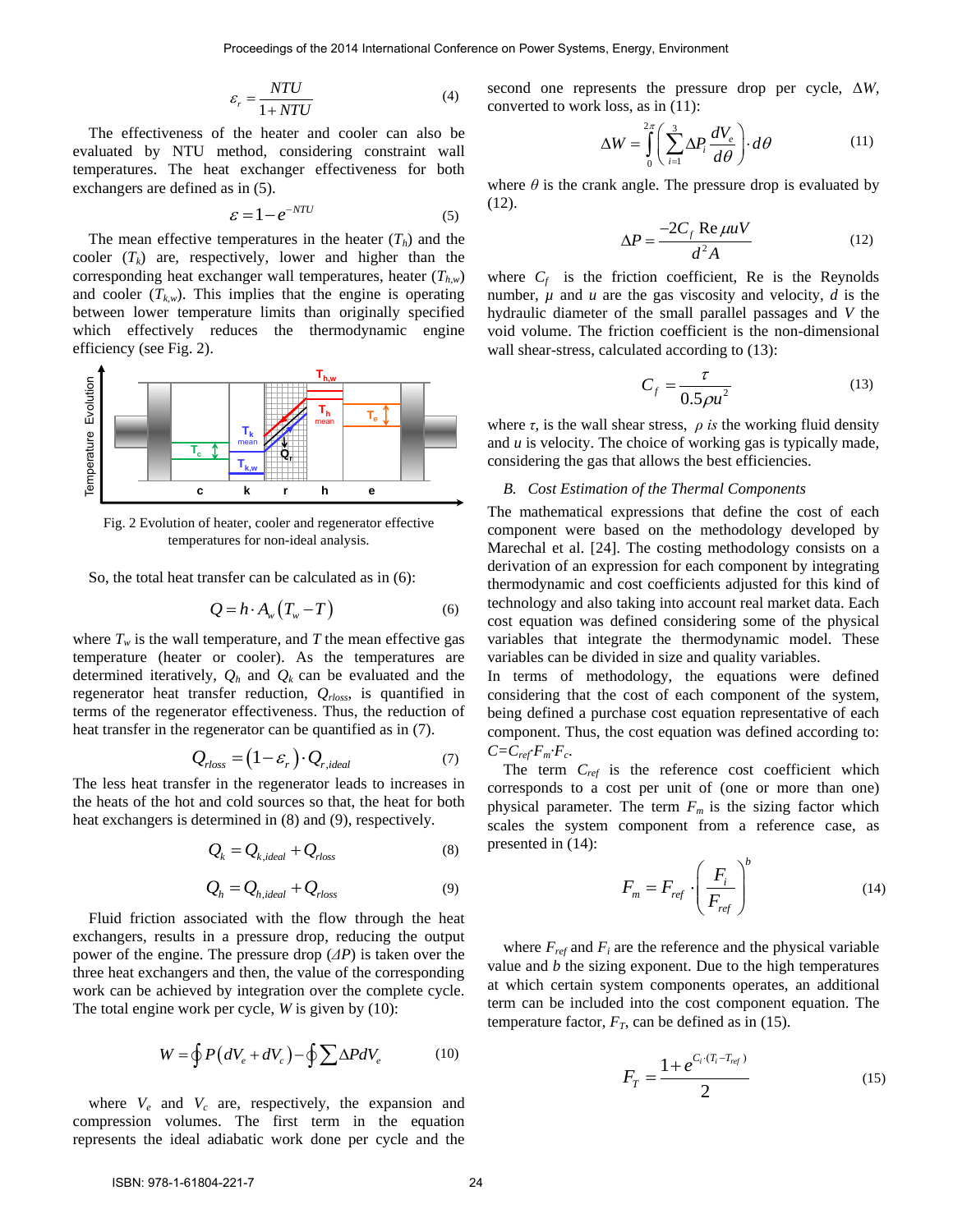This temperature factor was included into the purchase cost equation of the heater and the regenerator. The temperature factor is defined considering a constant, *C<sup>i</sup>* , the reference and the effective temperature,  $T_i$  and  $T_{ref}$ , respectively.

As a result, the cost estimation can be performed in order to evaluate the overall cost of the system considering the cost share of each component. The purchase cost equations for heater, regenerator and cooler are presented by: (16), (17) and (18), respectively.

8), respectively.  
\n
$$
C_{h} = C_{11,h} \cdot A_{ref,wh} \cdot \left(\frac{A_{wh}}{A_{ref,wh}}\right)^{0.5} \cdot \left[\frac{1 + e^{C_{12,h} \cdot (T_{h} - 725)}}{2}\right] (16)
$$
\n
$$
C_{r} = C_{21,r} \cdot A_{ref,wr} \cdot \left(\frac{A_{wr}}{A_{ref,wr}}\right)^{0.6} \cdot \left[\frac{1 + e^{C_{22,r} \cdot (T_{reg} - 600)}}{2}\right] (17)
$$
\n
$$
C_{k} = C_{31,k} \cdot A_{ref,wk} \cdot \left(\frac{A_{wk}}{A_{ref,wk}}\right)^{0.4} (18)
$$

For the heater, regenerator and cooler, the equations relate the cost of the exchanger with its effective heat transfer area. In the specific case of the heater and regenerator, an additional correction term must be added in order to include the temperature effect in their cost. The design of these two special heat exchangers is affected by working fluid temperatures, pressures and the type of heat source. For instance, the flow at heater's outer surface is characterized by a high temperature, low-pressure steady conditions, while, in the internal surface, the fluid flows at high temperature and high pressure, subjected to turbulence. These constraints make these thermal components more expensive because of the materials used in their manufacture. Several correlations must be done before assuming the cost coefficients or the sizing exponents. The cost of each component is estimated considering a reference case from the available market. Reference values for the heat transfer area and cost coefficients are assumed by estimating their share in the total capital cost. Fig. 4 presents the regenerator cost estimation considering three different sizing exponents. The regenerator can be considered the heart of the Stirling engine; thus, adequate materials have to be used in its manufacturing because this special heat exchanger is responsible for the critical temperature changes in the working fluid. The heat transfer was calculated assuming that the regenerator has a fine wired matrix in order to improve the heat transfer process by exposing the maximum surface area of the matrix. Therefore, parameters such as the matrix porosity and the wire diameter are important to optimize in the design of the regenerator.

A cost equation representative of the engine body must be also included. Thus, the engine bulk cost equation can be defined as in (19).

d as in (19).  
\n
$$
C_{eng} = C_{41,eng} \left[ V_{ref,eng} \left( \frac{V_{eng}}{V_{ref,eng}} \right)^{0.2} \cdot P_{ref,eng} \left( \frac{P_{eng}}{P_{ref,eng}} \right)^{0.2} \right]
$$
(19)

The power of Stirling engines is affected by changing the operational parameters such as the pressure, phase angle, volume and speed.



Fig. 4 Regenerator cost estimation.

Because of the complexity of system modelling, the engine bulk cost equation was estimated considering the volume and the mean pressure as the main relevant physical parameters in cost definition. Engine bulk cost includes the mean operational pressure of the system because of the proportionality between the mean pressure and the power output. Higher pressures also mean higher material costs and the need for better sealing solutions. Fig. 5 presents the engine bulk cost estimation as a function of the volume and mean operational pressure.



Fig. 5 Engine bulk cost estimation.

There is a significant variation on costs for different sizing parameters. Its choice must take into account the application and the power output of the thermal engine. Similar approaches were performed for the remaining components.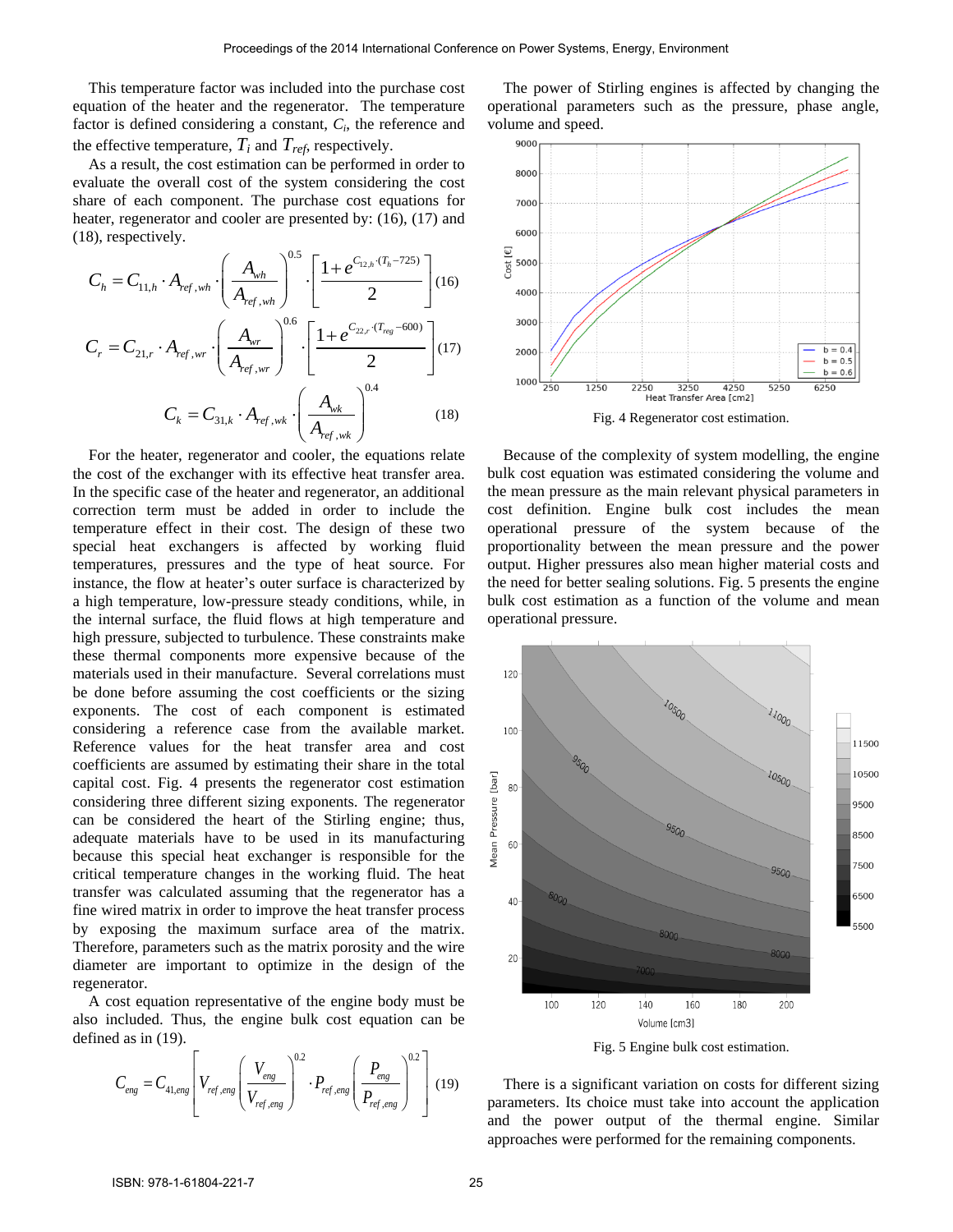### IV. RESULTS AND DISCUSSION

## *A. Physical Model*

The simulations were carried out by running a non-ideal analysis which accounts for the pumping losses and the effects of non-perfect regeneration. Engine's geometric characteristics for the cooler, regenerator and heater, as well as the cylinders volumes and other operating input parameters were defined as in table II. Simulations were carried out considering the heater and the cooler as smooth pipes and the regenerator a wired matrix. The geometric input parameters for the heat exchangers were already presented in [22].

|  | TABLE II. INPUT PARAMETERS FOR SIMULATIONS |  |  |
|--|--------------------------------------------|--|--|
|--|--------------------------------------------|--|--|

| Parameter, value                                |  |  |
|-------------------------------------------------|--|--|
| Cooler volume $V_k$ , 106 cm <sup>3</sup>       |  |  |
| Heater volume $V_h$ , 84.8 cm <sup>3</sup>      |  |  |
| Regenerator Volume $V_r$ , 69.8 cm <sup>3</sup> |  |  |
| Cylinders Swept volumes, $130 \text{ cm}^3$     |  |  |
| Cylinders Clearance volumes, $25 \text{ cm}^3$  |  |  |
| Phase angle, 90 <sup>°</sup>                    |  |  |
| Engine speed, 1500 rpm                          |  |  |
| Tested working gases, $He, H2$                  |  |  |
| Tested mean pressure, 30 bar                    |  |  |

Fig. 6 shows the pressure versus compression space volume diagram  $(P-V_c)$ , the pressure versus expansion space volume diagram  $(P-V_e)$  and the pressure versus total space volume  $(P-V_e)$ V). This simulation was carried out considering the Helium as the working fluid.

The pressure rises during the compression phase followed by the gas pre-heating phase, where it gets to its maximum value. The minimum pressure occurs in the reverse process, when the working gas is pre-cooled and the volume is at maximum, after the gas has been expanded. The regenerator pre-heating and pre-cooling phases are not exactly isochoric due to the sinusoidal volume variations of the two pistons.



Fig. 6 Pressure versus space volume diagrams for *pmean* = 30 bar.

Figure 7 presents the temperature variation in the heat exchangers, expansion and compression spaces. The working gas temperature in the compression and expansion spaces fluctuate along the cycle, while a mean effective temperatures for the working gas within heater and cooler is calculated.

Results show that mean effective temperatures in heater and cooler are, respectively, lower and higher than the heat exchanger wall temperatures (671.4 K and 404.2 K, correspondingly). It is also found that temperature at the expansion space could exceed the hot gas temperature and that the temperature at compression space could be less than the cold fluid mean temperature, which could be explained by compression and expansion processes in the adjacent cylinders.



Fig. 7 Temperature variation in the heat exchangers, expansion and compression spaces, for *pmean* = 30 bar.

The transferred thermal energy and the total work output over an ideal adiabatic cycle are shown in Fig. 8.



Fig. 8 Energy variation diagram for a *pmean* = 30 bar.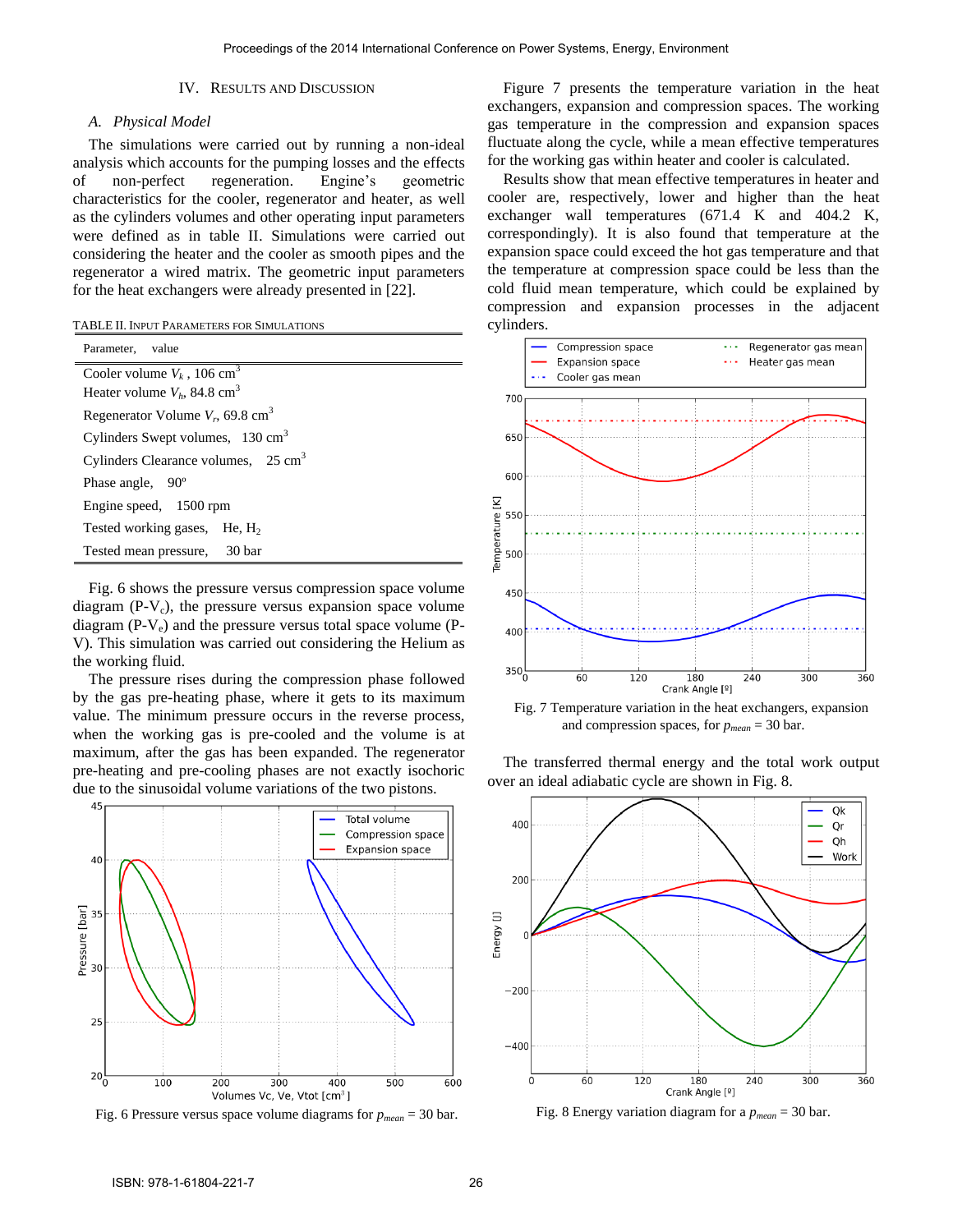The maximum heat transferred to and from the regenerator matrix is higher than the energy transferred to heater or to the cooler. This reveals the importance of this SE component, since a loss in the heats transferred by the regenerator in the pre-heating and pre-cooling processes leads to an increase in the hot and cold source and thus to a significant decrease in engine efficiency. The maximum total work reached over a complete cycle is 492.4 J for a mean pressure of 30 bar. Work is proportional to the mean pressure, which rise leads to an increase of total work.

Table III presents the results corresponding to a simulation performed at 1500 rpm and 30 bar, comparing helium and hydrogen performance.

| Engine Speed (1500 rpm)                | He    | H <sub>2</sub> |
|----------------------------------------|-------|----------------|
| Hot source heat, $O_h$ (J)             | 164.8 | 176.3          |
| Cold source heat, $O_k$ (J)            | 118.1 | 124.4          |
| Regenerator reduction, $Q_{rloss}$ (J) | 30.26 | 45.36          |
| Work $(J)$                             | 46.96 | 52.08          |
| Power (kW)                             | 1.17  | 1.30           |
| Efficiency (%)                         | 28.5  | 29.6           |

TABLE III. NON-IDEAL SIMULATIONS FOR HYDROGEN AND HELIUM

Despite small, hydrogen presents a better output in terms of engine thermal efficiency, 29.6% against 28.5% for the helium. Also, power output is greater for the engine working with the hydrogen. Nevertheless, the energy reduction at the regenerator reaches higher values.

The working gas suffer friction when flowing through the heat exchangers. This effect results into pressure drop, which is higher for higher operational mean pressures and engine speed. In previous studies, it was proved that hydrogen is the working gas with lowest pressure drop. Also, the pressure drop is higher in the case of the regenerator, when compared with the heater and the cooler [22], [25].

Heat exchangers effectiveness is an important parameter for the evaluation of efficiency. Fig. 9 presents the heat exchanger effectiveness results considering helium and hydrogen at two different pressure values: 5 and 30 bar.



Fig. 9 Effectiveness of the heat exchangers considering helium and hydrogen as working fluids at different values of mean pressure.

The regenerator is the heat exchanger with higher effectiveness above 90% for all the tested cases, as in Fig. 9. Results also show that the heat exchangers effectiveness is slightly higher for helium when compared with hydrogen. Purely in heat transfer terms, helium is slightly better than hydrogen. Comparing the results for 5 and 30 bar, it is shown that the heat exchangers effectiveness decreases for higher values of mean pressure.

#### *B. Cost Estimation*

Considering the input conditions and using the calculated values from the physical model, the cost of the SE was estimated. Table IV presents the cost estimation for each system component as well as the total capital cost.

|  | <b>TABLE IV. COST ESTIMATION</b> |
|--|----------------------------------|
|--|----------------------------------|

| <b>System Component</b>               | Cost $(\epsilon)$ |
|---------------------------------------|-------------------|
| Heater                                | 6 0 8 9.5         |
| Regenerator                           | 4 9 1 6.5         |
| Cooler                                | 2 5 0 9.8         |
| Engine bulk                           | 7884.4            |
| Total capital cost of Stirling engine | 21 400.0          |

According to the results, the total cost of the equipment is 21 400€. This value is relatively close to the capital investment cost of a Solo Stirling 161 (25 000€). Considering the cost of each system component, the heater, the regenerator, the cooler and the engine represent, respectively, 28.5%, 23.0%, 11.7% and 36.8% of the total cost. Thus, the heater and the engine bulk are the most costly components.

The cost equations presented in this work allow the combined variation of size and performance aspects. Therefore, varying the operational and the geometric characteristics of the Stirling engine and optimizing the costs of the system, seems to be the best commitment in optimizing these thermal plants. For instance, there is an optimal value for the internal diameter of the heater pipes for which the engine efficiency is maximum (see Fig. 10).



Fig. 10 Stirling engine efficiency and heater cost as a function of the internal diameter of the heater pipes.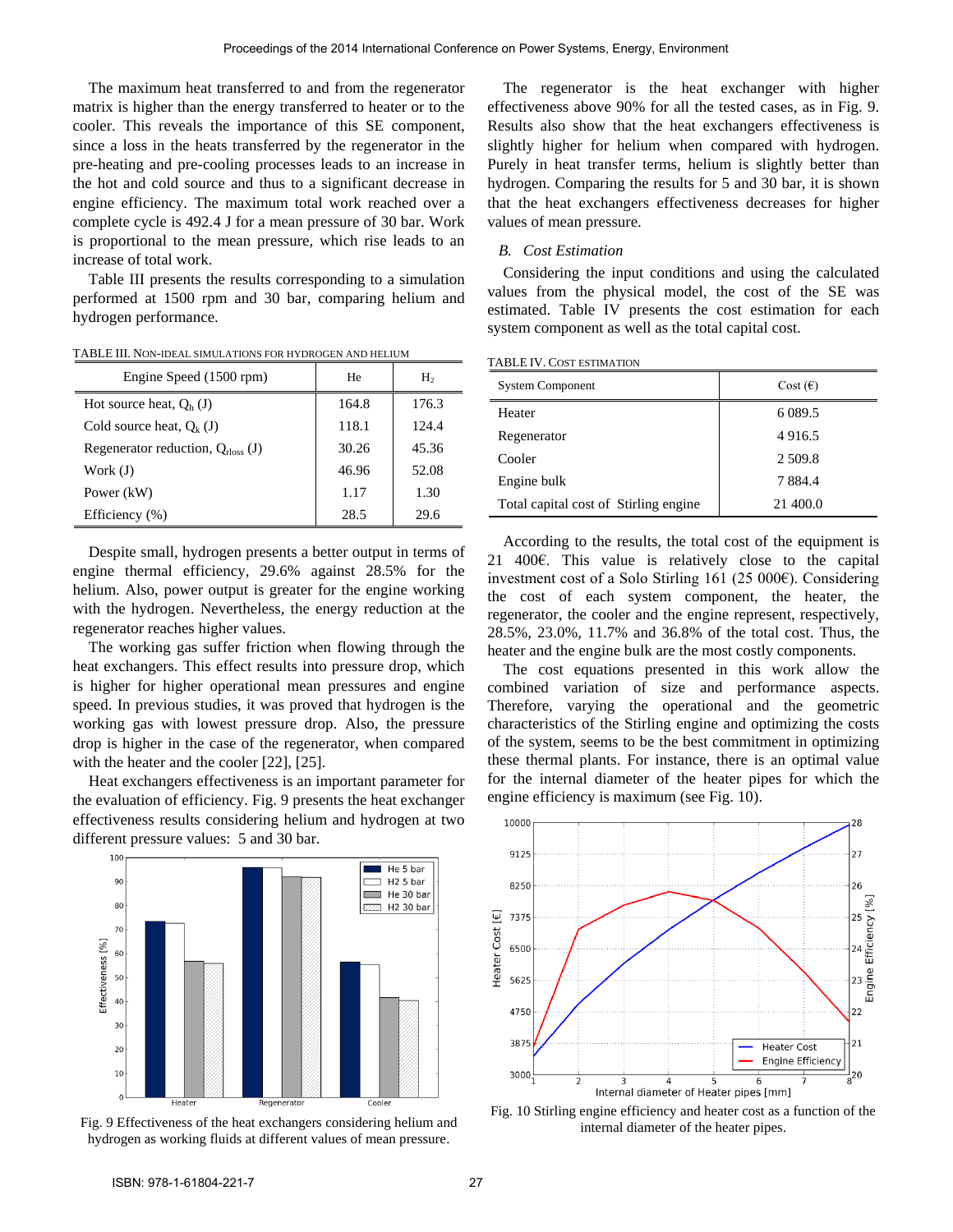According to the results, the Stirling engine efficiency is maximum (i.e. 25.8%) when the internal diameter of the pipes is 4 mm. For this geometrical input, the heater cost corresponds to 7 031.6  $\epsilon$ .

# V. CONCLUSION

In this work, the mathematical modelling of a Stirling engine is presented in order to study its performance. For this purpose, numerical simulations for non-ideal engine working conditions were performed, including the heat transfer limitations and pumping losses throughout the Stirling thermodynamic cycle. The paper also discloses a methodology to estimate the costs of the system. The system total cost was decomposed in four cost equations, representative of the heater, cooler, regenerator and engine bulk, respectively.

Results show that heat-transfer limitations strongly affect engine efficiency, particularly in the regenerator case. The pumping losses increase with gas mean pressure and engine rotational speed. The heat exchangers effectiveness is slightly higher for helium when compared with hydrogen.

Considering the defined input parameters, the total capital costs are close to real commercial models for similar applications. Plus, the engine bulk and the heater are the most expensive components.

Stirling engines have been identified as a promising technology for the conversion of primary energy into useful power due to their high efficiency levels, low pollutant emissions, low noise levels and mostly due to their flexibility in terms of fuel sources. The possible use of a renewable energy source is very important from the point of primary energy savings and reduction of carbon emissions.

The main purpose behind this study is the definition of a thermal-economic model applied to a cogeneration system for a residential application. The system to be modeled is based on Stirling engine technology combined with a solar collector as a renewable energy source. After defining the cost equations for the system components, they should be integrated in the thermal-economic optimization model in order to achieve the best technical and economic output of the system under analysis.

#### **REFERENCES**

- [1] E. D. Rogdakis, G. D. Antonakos, and I. P. Koronaki, "Thermodynamic analysis and experimental investigation of a Solo V161 Stirling cogeneration unit," *Energy*, vol. 45, no. 1, pp. 503– 511, Sep. 2012.
- [2] G. Angrisani, C. Roselli, and M. Sasso, "Distributed microtrigeneration systems," *Prog. Energy Combust. Sci.*, vol. 38, no. 4, pp. 502–521, Aug. 2012.
- [3] C. Konrad, E. Obé, and H. Frey, "Distributed generation potential in the German residential sector," *Cogeneration & On-Site Power Reviews*, pp. 59–65, 2009.
- [4] C. Roselli, M. Sasso, S. Sibilio, and P. Tzscheutschler, "Experimental analysis of microcogenerators based on different prime movers," *Energy Build.*, vol. 43, no. 4, pp. 796–804, Apr. 2011.
- [5] Y. Timoumi, I. Tlili, and S. Ben Nasrallah, "Design and performance optimization of GPU-3 Stirling engines," *Energy*, vol. 33, no. 7, pp. 1100–1114, Jul. 2008.
- [6] A. C. M. Ferreira, M. L. Nunes, L. A. S. B. Martins, and Teixeira, "A Review of Stirling Engine Technologies applied to micro-Cogeneration Systems," in *ECOS 2012 - 25th International Conference on Efficiency, Cost, Optimization, Simulation and Environmental Impact of Energy Systems*, 2012, pp. 1–11.
- [7] E. Bilgen, "Exergetic and engineering analyses of gas turbine based cogeneration systems," *Energy*, vol. 25, no. 12, pp. 1215–1229, Dec. 2000.
- [8] P. Puech and V. Tishkova, "Thermodynamic analysis of a Stirling engine including regenerator dead volume," *Renew. Energy*, vol. 36, no. 2, pp. 872–878, Feb. 2011.
- [9] J. Boucher, F. Lanzetta, and P. Nika, "Optimization of a dual free piston Stirling engine," *Appl. Therm. Eng.*, vol. 27, no. 4, pp. 802– 811, Mar. 2007.
- [10] F. Formosa and G. Despesse, "Analytical model for Stirling cycle machine design," *Energy Convers. Manag.*, vol. 51, no. 10, pp. 1855–1863, Oct. 2010.
- [11] A. Asnaghi, S. M. Ladjevardi, P. Saleh Izadkhast, and a. H. Kashani, "Thermodynamics Performance Analysis of Solar Stirling Engines," *ISRN Renew. Energy*, vol. 2012, pp. 1–14, 2012.
- [12] B. Kongtragool and S. Wongwises, "Thermodynamic analysis of a Stirling engine including dead volumes of hot space, cold space and regenerator," *Renew. Energy*, vol. 31, no. 3, pp. 345–359, Mar. 2006.
- [13] A. Lazzaretto and a. Toffolo, "Energy, economy and environment as objectives in multi-criterion optimization of thermal systems design," *Energy*, vol. 29, no. 8, pp. 1139–1157, Jun. 2004.
- [14] A. C. M. Ferreira, M. L. Nunes, S. F. C. F. Teixeira, C. P. Leão, Â. M. Silva, J. C. F. Teixeira, and L. A. S. B. Martins, "An economic perspective on the optimisation of a small-scale cogeneration system for the Portuguese scenario," *Energy*, vol. 45, no. 1, pp. 436–444, Sep. 2012.
- [15] M. R. Von Spakovsky, "Application of Engineering Functional Analysis to the Analysis and Optimization of the CGAM Problem," *Energy*, vol. I, no. 3, pp. 343–364, 1993.
- [16] M. Valdés, M. D. Durán, and A. Rovira, "Thermoeconomic optimization of combined cycle gas turbine power plants using genetic algorithms," *Appl. Therm. Eng.*, vol. 23, no. 17, pp. 2169– 2182, Dec. 2003.
- [17] M. A. Rodríguez-Toral, W. Morton, and D. R. Mitchell, "Using new packages for modelling, equation oriented simulation and optimization of a cogeneration plant," *Comput. Chem. Eng.*, vol. 24, pp. 2667–2685, 2000.
- [18] F. Gullì, "Small distributed generation versus centralised supply: a social cost–benefit analysis in the residential and service sectors," *Energy Policy*, vol. 34, no. 7, pp. 804–832, May 2006.
- [19] D. A. Manolas, C. A. Frangopoulus, T. P. Gialamas, and D. T. Tsahalis, "Operation Optimization of an Industrial Cogeneration System by a Genetic Algorithm," *Energy Convers. Manag.*, vol. 38, no. 15, pp. 1625–1636, 1997.
- [20] I. Urieli and D. M. Berchowitz, "Stirling Engine Simple Analysis,"<br> *Ohio* University, 2010. [Online]. Available: *Ohio University*, 2010. [Online]. Available: http://www.ohio.edu/mechanical/stirling/me422.html. [Accessed: 10-Feb-2010].